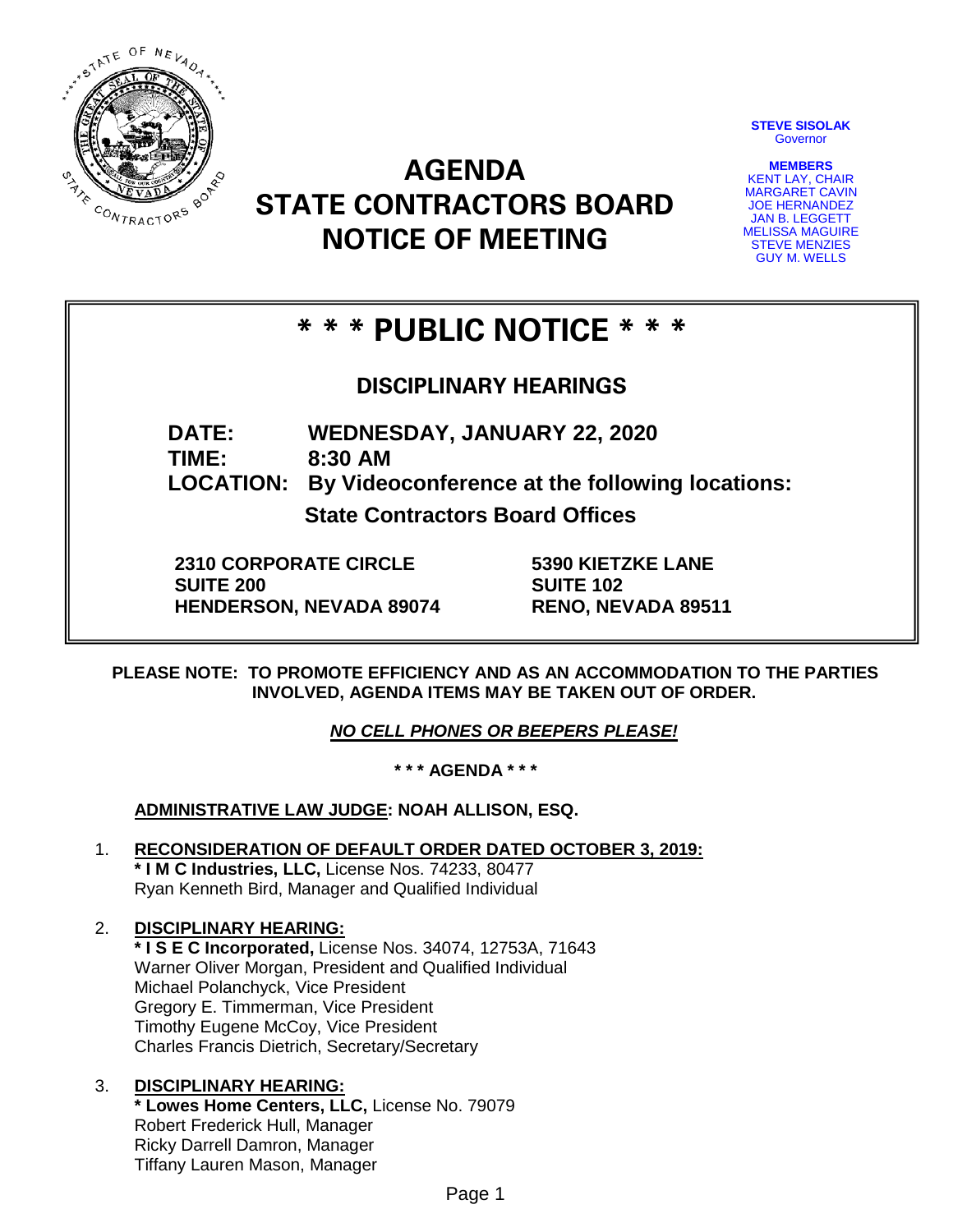Gary Eugene Gross, Manager David Ray Green, Manager James Andrew McGarry, Qualified Individual

- 4. **DISCIPLINARY HEARING: \*Affordable Patios & Sunrooms, dba Reno Patio & Fireplaces,**  License Nos. 56075, 72332, 71993 Richard Garriga Taylor, President and Qualified Individual
- 5. **DISCIPLINARY HEARING - DEFAULTS: a. \* JCS Landscaping & Custom Lawn Care, Inc.,** License No. 80584 Joseph Brandon Callahan, President Kellina Callahan, Qualified Individual

**b. \* Revolution General Contractors, LLC,** License Nos. 79994, 80777, 80778, 80779 Roger Leslie Cooper, Managing Member and Qualified Individual

**c. \* Certified Interiors, Inc.,** License No. 45535A Dennis Eugene Hix, President and Qualified Individual

#### **\*Denotes items on which action may occur.**

#### **NOTICES POSTED AT THE FOLLOWING LOCATIONS**

NEVADA STATE CONTRACTORS BOARD – RENO NEVADA STATE CONTRACTORS BOARD – HENDERSON NEVADA STATE CONTRACTORS BOARD INTERNET - WEBSITE

> PASEO VERDE LIBRARY SAWYER STATE BUILDING CLARK COUNTY LIBRARY RENO CITY HALL WASHOE COUNTY COURT HOUSE SOUTH VALLEYS LIBRARY

#### **PLEASE NOTE:**

- 1) Persons/facilities desiring copies of the board's agenda must submit their request in writing every six months.
- 2) With regard to any board meeting, it is possible that an amended notice will be published adding new items to the original agenda. Amended notices will be posted in accordance with the Open Meeting Law: however, they will not be mailed to individuals on the board's mailing list.
- 3) Members of the public who are disabled and require special accommodations or assistance at the meeting are requested to notify the board office in writing at 5390 Kietzke Lane, Suite 102, Reno, NV 89511 or by calling 775-688-1141 prior to the date of the meeting.
- 4) Pursuant to NRS 241.020(6), please take notice: (1) Items on the agenda may be taken out of order; (2) Two or more agenda items may be combined for consideration; and (3) At any time, items on the agenda may be removed from the agenda or discussion of the items may be delayed.
- 5) Subject to the provisions of NRS 241.020(5), interested parties may request a copy of supporting